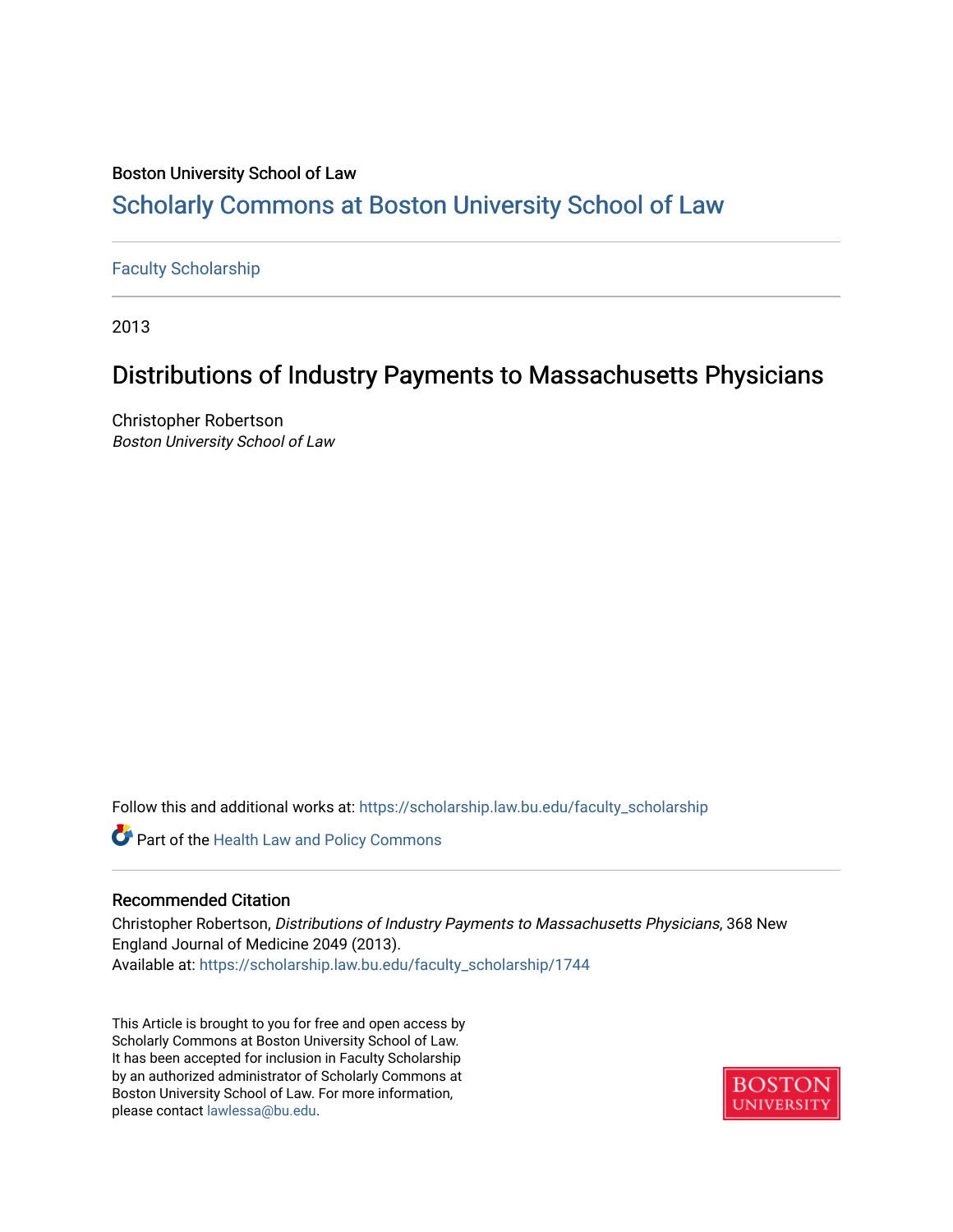

# *The* NEW ENGLAND JOURNAL *of* MEDICINE

# Perspective

# **Distributions of Industry Payments to Massachusetts Physicians**

Aaron S. Kesselheim, M.D., J.D., M.P.H., Christopher T. Robertson, J.D., Ph.D., Kent Siri, B.A., Puneet Batra, Ph.D., and Jessica M. Franklin, Ph.D.

Financial relationships between pharmaceutical manufacturers and health care professionals remain controversial. Some interactions, such as those involving research and exchange of expertise,

promote the development and study of new drugs; by contrast, payments in the form of meals and continuing medical education (CME) programs have been criticized for being promotional and have been linked to non– evidence-based prescribing practices. The prevalence of these relationships has been estimated from national physician surveys, which found that, across seven specialties, about 83% of physicians received gifts from industry (excluding samples) in 2004. The prevalence has decreased slightly in recent years: a 2009 survey showed that about 71% of physicians received gifts. The numbers varied according to specialty, ranging from 62% in

psychiatry to 68% in internal medicine to approximately 75% in cardiology and anesthesiology.<sup>1</sup>

In recent years, some states have implemented mandates requiring systematic public disclosure by industry of payments made to health care practitioners.2 The 2009 Massachusetts Pharmaceutical and Medical Device Manufacturer Code of Conduct, for instance, required reporting of outlays with a value of at least \$50. Databases such as the resulting Massachusetts one allow direct calculation of industry payments to physicians, comparisons with previous surveys, and evaluation of responses to trends in the marketplace. We used Massachusetts data

to characterize the distribution of payment types and the variation among medical specialties. We downloaded data from the Massachusetts Department of Health and Human Services,<sup>3</sup> which compiles information on payments of \$50 or more reported by drug and medical device companies from July 2009 through December 2011 (the most current data available) and aggregates the payments made to each physician.4 The data set lists the name, address, and professional license number of each physician, the manufacturer, and the amount and purpose of the payment. The purpose is categorized by the reporting company as one of the following eight types, with names and descriptors set by the state: compensation for bona fide services (including consulting and participation in speaker's bureaus); food; grants and educational gifts; CME pro-

n engl j med 368;22 nejm.org may 30, 2013 2049

The New England Journal of Medicine

Downloaded from nejm.org at BOSTON UNIVERSITY on April 15, 2022. For personal use only. No other uses without permission.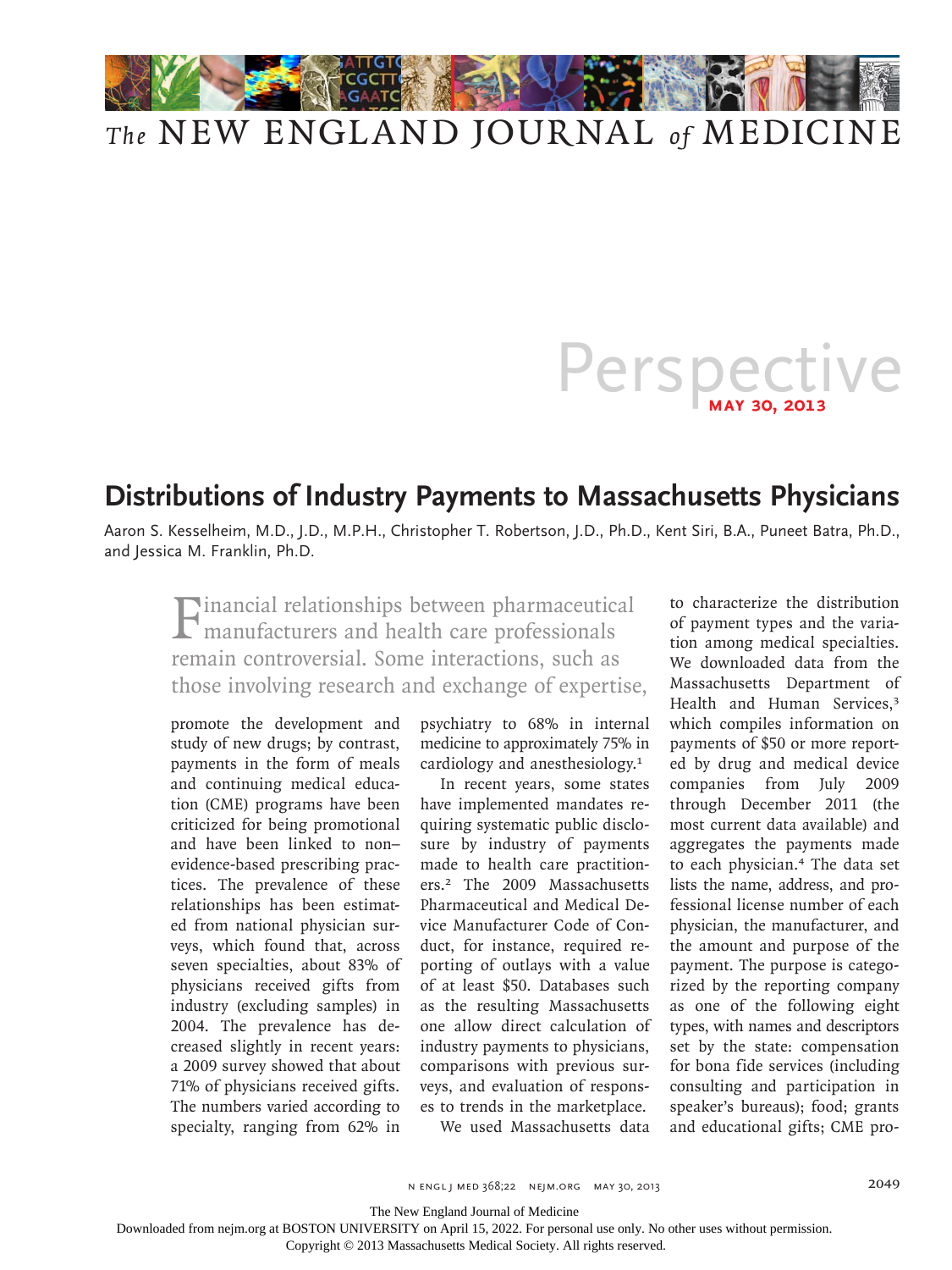

**Percentages of All Licensed Massachusetts Physicians in Each Specialty Who Received Payments (Panel A) and Total Value of Payments Received by Such Physicians, According to Specialty (Panel B), 2009–2011.** Data include only those specialties registering total payments of more than \$1 million.

grams, third-party conferences, or meetings; education and training; marketing studies (payments in conjunction with research

"other than genuine research"); charitable donations (excluding free samples); or "other." Finally, we matched each physician to a

medical specialty using a publicly available data set managed by the state medical licensing board from February 2013 (his-

2050 n engl j med 368;22 nejm.org may 30, 2013

The New England Journal of Medicine

Downloaded from nejm.org at BOSTON UNIVERSITY on April 15, 2022. For personal use only. No other uses without permission.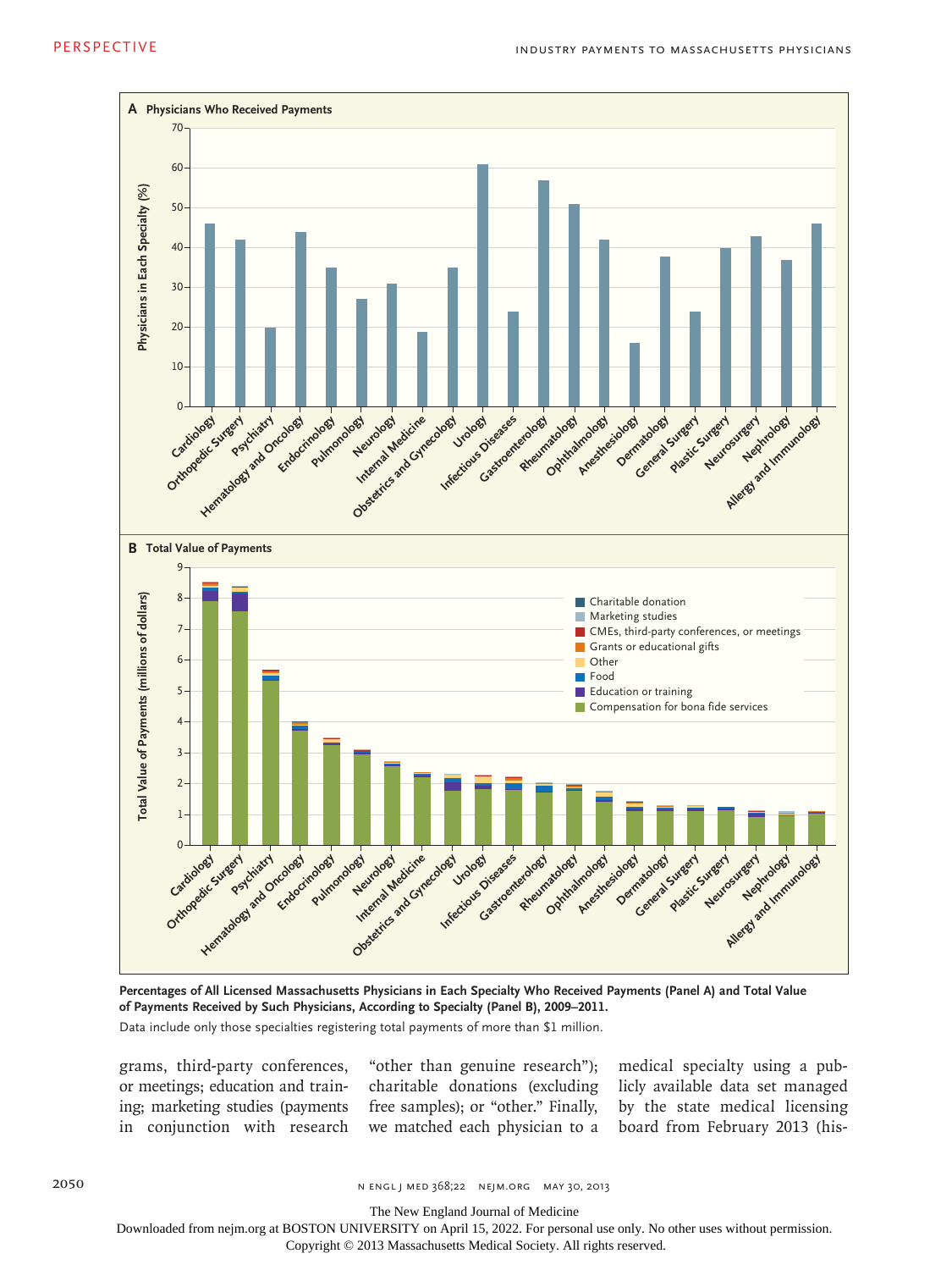torical data were not available) and compared the distributions received by various specialties.

The 30 months' worth of data included 32,227 reported payments to 11,734 Massachusetts physicians, for a total of \$76.7 million. Of those payments, \$17.1 million occurred in the last 6 months of 2009, \$30.3 million in 2010, and \$29.3 million in 2011. In 2010, a total of 6530 physicians appeared in the database, as compared with 5921 in 2011. The average total payment per physician over the course of a year increased slightly, from \$4,637 in 2010 to \$4,944 in 2011.

The most common form of payment was food. During the 30 months, there were 14,251 payments for a total of \$2.4 million (median, \$100; interquartile range [IQR], \$69–\$164). The number of food payments shrank from 5253 in 2010 (for a total of \$858,031) to 4131 in 2011 (\$811,292). Compensation for bona fide services was the payment type with the highest value. The 8432 payments in this category accounted for \$67.3 million, or 88% of total expenditures (median, \$2,750; IQR, \$1,000–\$6,560). Such payments were made 3072 times in 2010, and the number remained stable in 2011 (2990).

When we analyzed the published Massachusetts data according to physicians' specialty distributions, we found that 25% of currently licensed Massachusetts physicians (8439 of 33,446) received at least one payment between July 2009 and December 2011. Primary care was among the specialties least likely to receive payments: the database contained payments to fewer nonspecialist internists (19%), pediatricians (12%), and

family practitioners (21%) than urologists (61%), gastroenterologists (57%), rheumatologists (51%), and cardiologists (46%) (see graph).

The highest average per-physician amounts paid over the full 30-month period were received by orthopedic surgeons (\$18,446) and physicians in various specialties within internal medicine, including endocrinology (\$17,407), infectious diseases (\$15,922), and pulmonology (\$13,027). The distribution of types of financial relationships also varied among specialties. For example, compensation for bona fide services accounted for more than 90% of the payments for orthopedic surgeons, psychiatrists, and most internal medicine specialists, whereas general internists received larger shares of their payments in the form of food (8%) and grants or educational gifts (5%), and obstetricians received 11% of their total amounts as education or training. The prevalence of industry interactions varied widely among specialties — a finding that suggests either that industry has different incentives to engage in relationships with different types of specialists or that there are varying levels of acceptance of these interactions among practitioners in various fields.

Our analysis reveals decreases in overall payments and numbers of physicians appearing in the database between 2010 and 2011, with a slight increase in the average payment amount when fewer physicians received payments from drug and device companies, the remaining financial relationships became a bit more lucrative. One explanation may be that relatively high proportions of physicians in Massachusetts are affiliated with academic medical centers and health systems that now have policies preventing physicians from accepting certain types of gifts of any value; institutions that have taken such actions include Boston University School of Medicine–Boston Medical Center (2007), the University of Massachusetts (2008), Partners HealthCare (2009), Tufts University School of Medicine (2010), and Harvard Medical School (2010). In addition, starting in July 2009, state law banned many types of gifts, including most meals. Accordingly, we found a decrease in the oftencriticized provision of food but no reductions in payments categorized as compensation for bona fide services, which may be promotional in nature but may also be for exchanges of scientific expertise. The gift ban was recently repealed, and "modest" industry-sponsored "meals and refreshments" are now permitted — though no restrictive definitions are attached to these terms. It is likely, therefore, that the provision of food will once again increase.

The rates were substantially lower than those reported in previous national surveys that did not distinguish among gifts according to their value.<sup>2</sup> Though these surveys are older than our data set and were derived from national samples, one explanation for the discrepancy may be that Massachusetts physicians particularly primary care physicians — receive many gifts valued at less than \$50 that are not reported to the database. However, social science research suggests that feelings of reciprocity and changes in attitudes or behavior can be induced by even

The New England Journal of Medicine

Downloaded from nejm.org at BOSTON UNIVERSITY on April 15, 2022. For personal use only. No other uses without permission.